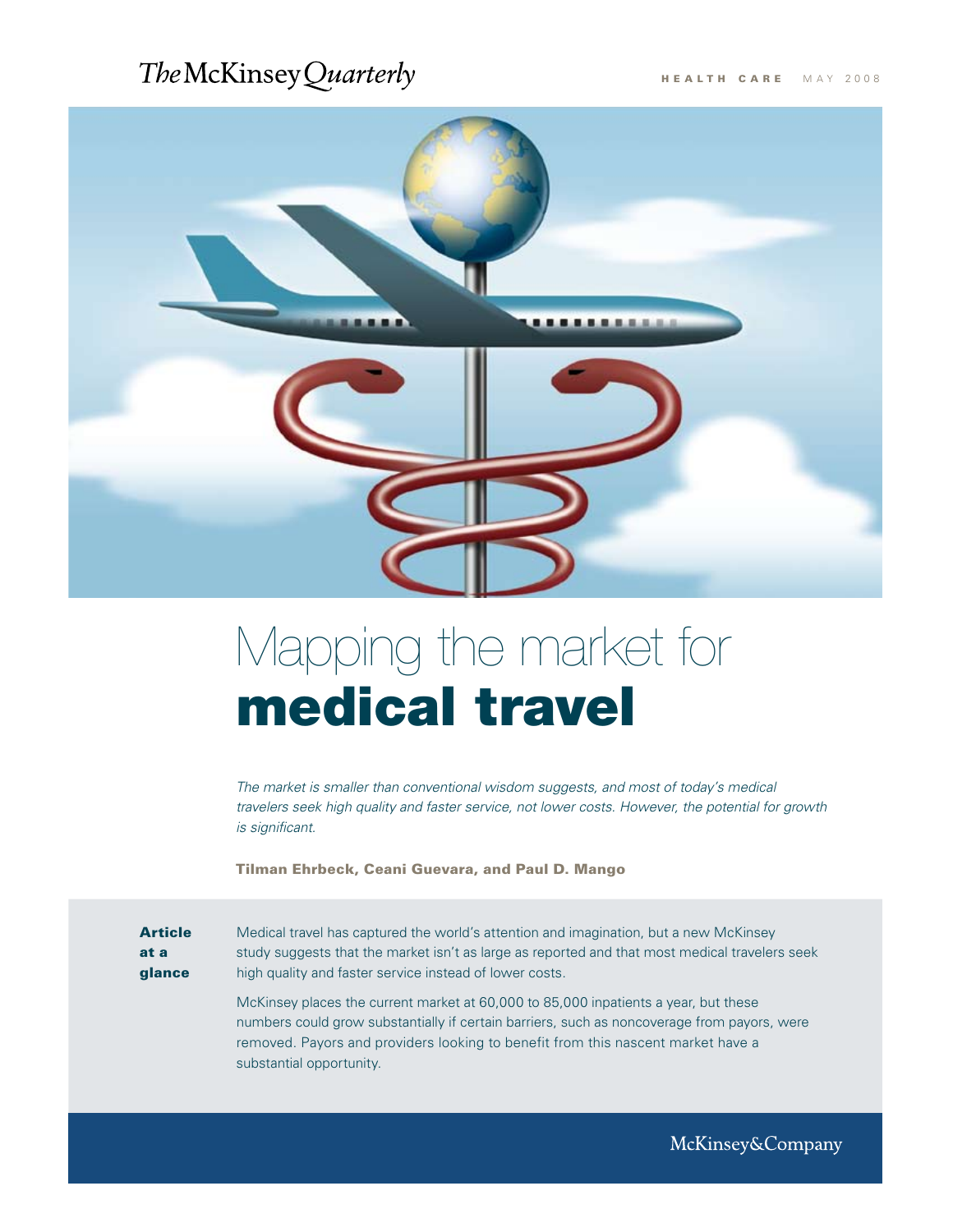# Introduction

The idea of traveling around the world for medical treatment has captured much attention and imagination. As the debate on health care reform heats up in the United States, few weeks go by without a story about an under- or uninsured patient going to India or Thailand for heart surgery or hip replacement. Although medical travelers have many motives, lower-cost procedures and discretionary cosmetic operations represent only small segments. Most of these people seek the world's most advanced technology, better quality, or quicker access to medical care.

To create a rigorous and credible fact base about the nascent medical-travel market, McKinsey studied more than 20 medical-travel destinations; analyzed primary data on the number, type, and origin of medical travelers; and conducted interviews with providers, patients, and intermediaries in 20 countries. We place the current market at 60,000 to 85,000 inpatient<sup>1</sup> medical travelers a year—numbers far smaller than others have reported.

These smaller numbers hinge in part on our strict definition of medical travelers: people whose primary and explicit purpose in traveling is medical treatment in a foreign country. We excluded from our study patients who receive care on an emergency basis (such as ordinary tourists who become sick), "wellness tourists" (for example, people traveling for massages or acupuncture), and expatriates seeking care in their country of residence. We also excluded patients who travel in largely contiguous geographies to the closest available care, for they don't consider other medical-travel destinations and the financial burden is minimal.

Our examination of the motives and behavior of these patients reveals that this market has great potential for growth, though current volumes are modest. The benefits to providers attracting international patients are big—in addition to filling beds and increasing revenues per bed, such patients may boost an institution's domestic prestige. But fewer than half of the international inpatients at the providers we visited were true medical travelers. Furthermore, several global forces and a number of important structural barriers may prevent or inhibit the market's growth.

<sup>&</sup>lt;sup>1</sup>Outpatients were not included in this analysis, because providers don't collect detailed data about them. We recognize, however, that some providers do have substantial numbers of international outpatients. Our survey showed that at one location, a significant number of these patients reported traveling primarily to receive outpatient care.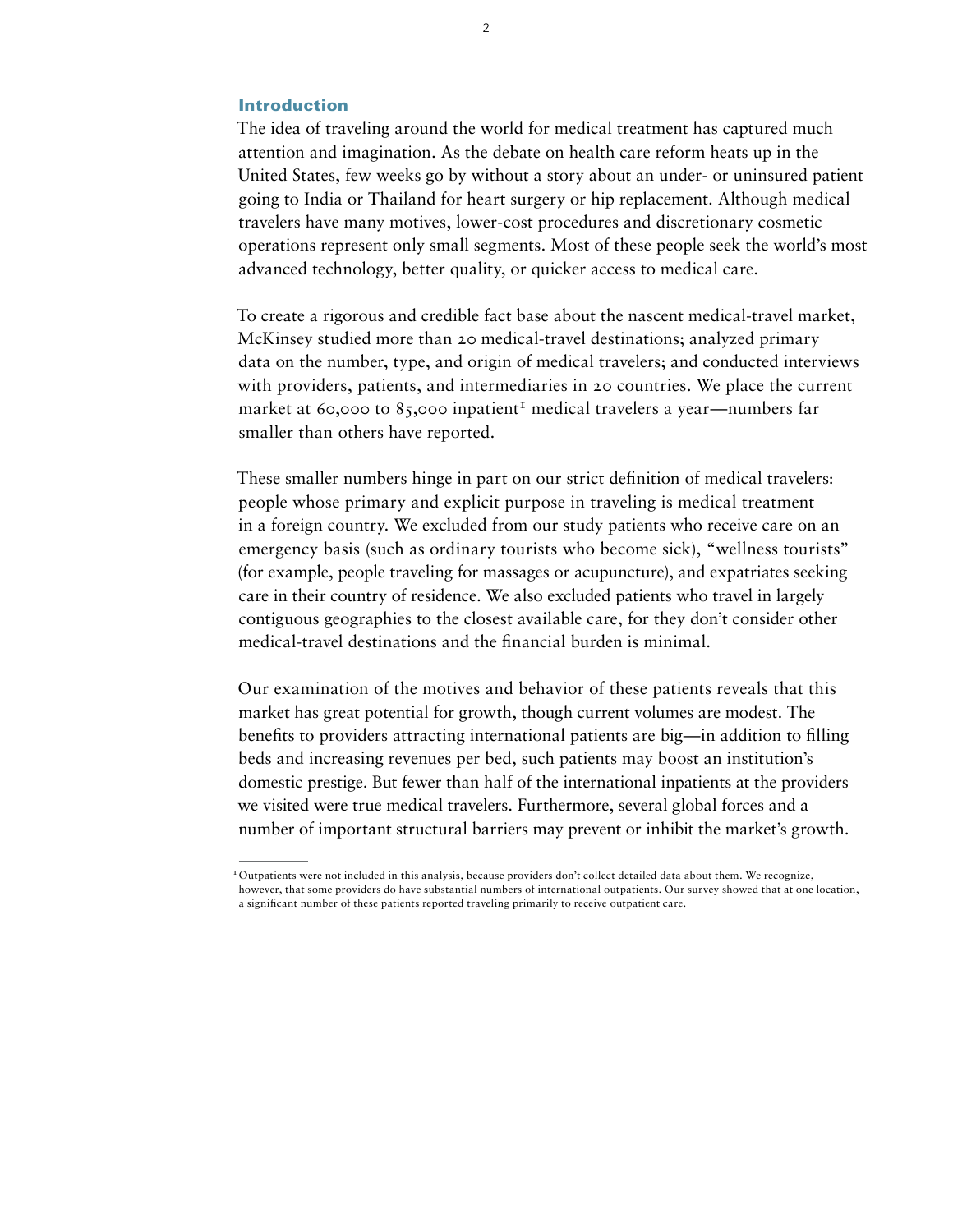

1Outpatients are excluded from analysis, because providers don't collect detailed outpatient data; a few providers, however, have substantial numbers of international outpatients.

Source: Interviews with providers and patient-level data; McKinsey analysis

The fate of the medical-travel market has important implications for the financers of health services (governments, health insurers, and employers), the uninsured, providers trying to attract medical travelers from other countries, and providers in countries where medical travel originates. Removing barriers to it—such as the reluctance of large US insurers to include medical-travel destinations in their networks, the absence of transparency in quality and outcomes, the lack of clarity on malpractice jurisdiction, and the difficulty of obtaining travel authorization to some destinations—could increase and accelerate the flow of patients into the market. Health providers, payors, and third-party brokers have a substantial opportunity.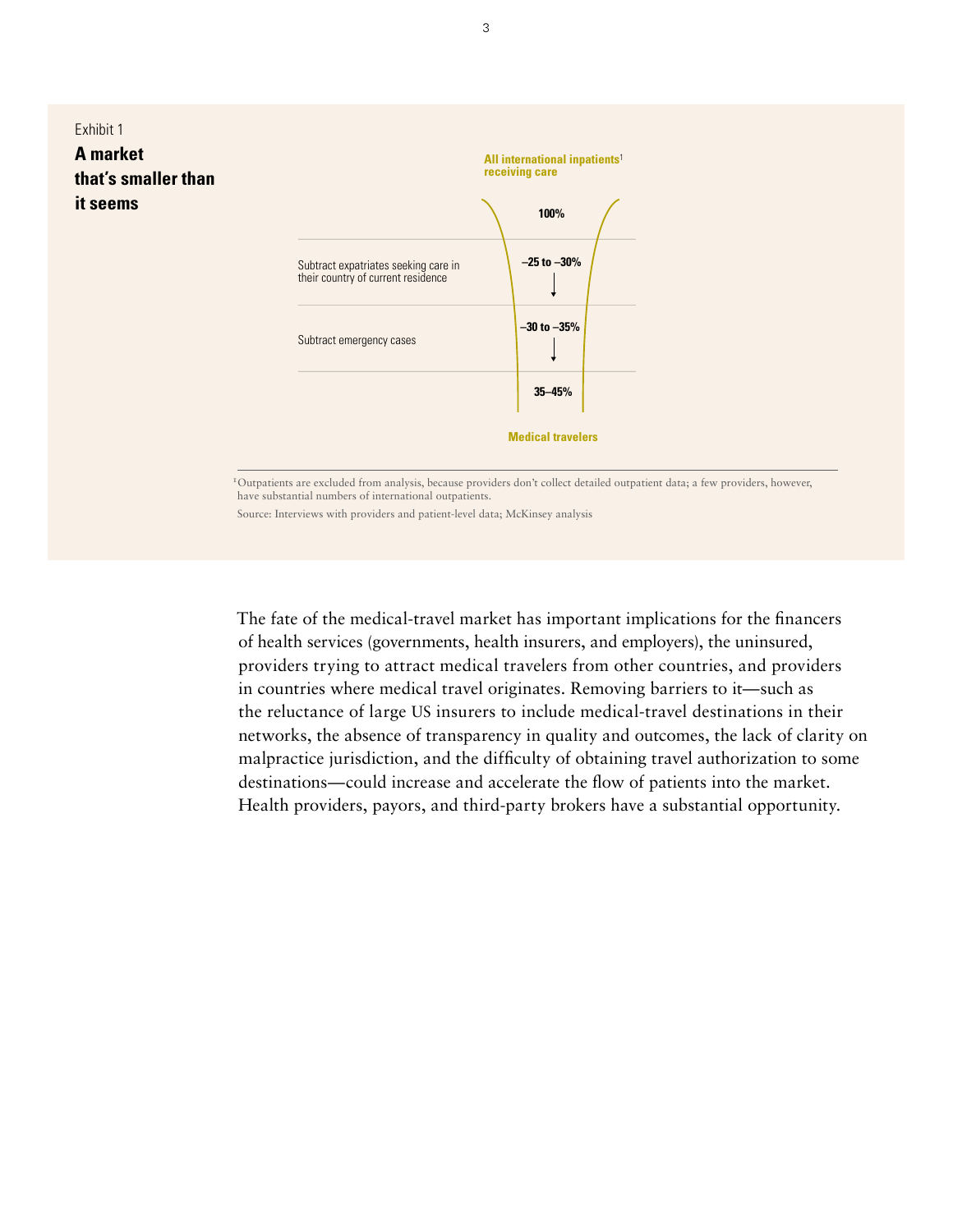#### Five discrete segments

The largest segment, with 40 percent of all medical travelers, seeks the world's most advanced technologies. These men and women take their search for high-quality medical care global, giving little attention to the proximity of potential destinations or the cost of care. Most such patients—originating in Latin America (38 percent), the Middle East (35 percent), Europe (16 percent), and Canada (7 percent)—travel to the United States.



1Number of patients come from providers that participated in research; total market size assumes that participating providers represent 60–80% of market.

Source: Interviews with providers and patient-level data; McKinsey analysis

With 32 percent of all medical travelers, the second-largest segment comprises patients who seek better care than they could find in their home countries, which are often in the developing world. When selecting a destination, such patients generally trade off perceived quality against burdens such as costs, distance, and unfamiliar cultures. Some of these people disregard costs to some degree; others are looking for higher quality at the best available price. Patients in this segment seek care in several different specialties, particularly cardiology.

The third-largest segment comprises people who want quicker access to medically necessary procedures delayed by long wait times at home for orthopedics, general surgery, or cardiology. Its numbers depend on capacity in the home countries, so health investments there can reduce the need to seek care abroad. Recent and ongoing infrastructure investments in the United Kingdom, for example, have focused on cutting wait times. Those for knee and hip replacements, which used to be especially long, have fallen by about 40 percent in the past six years.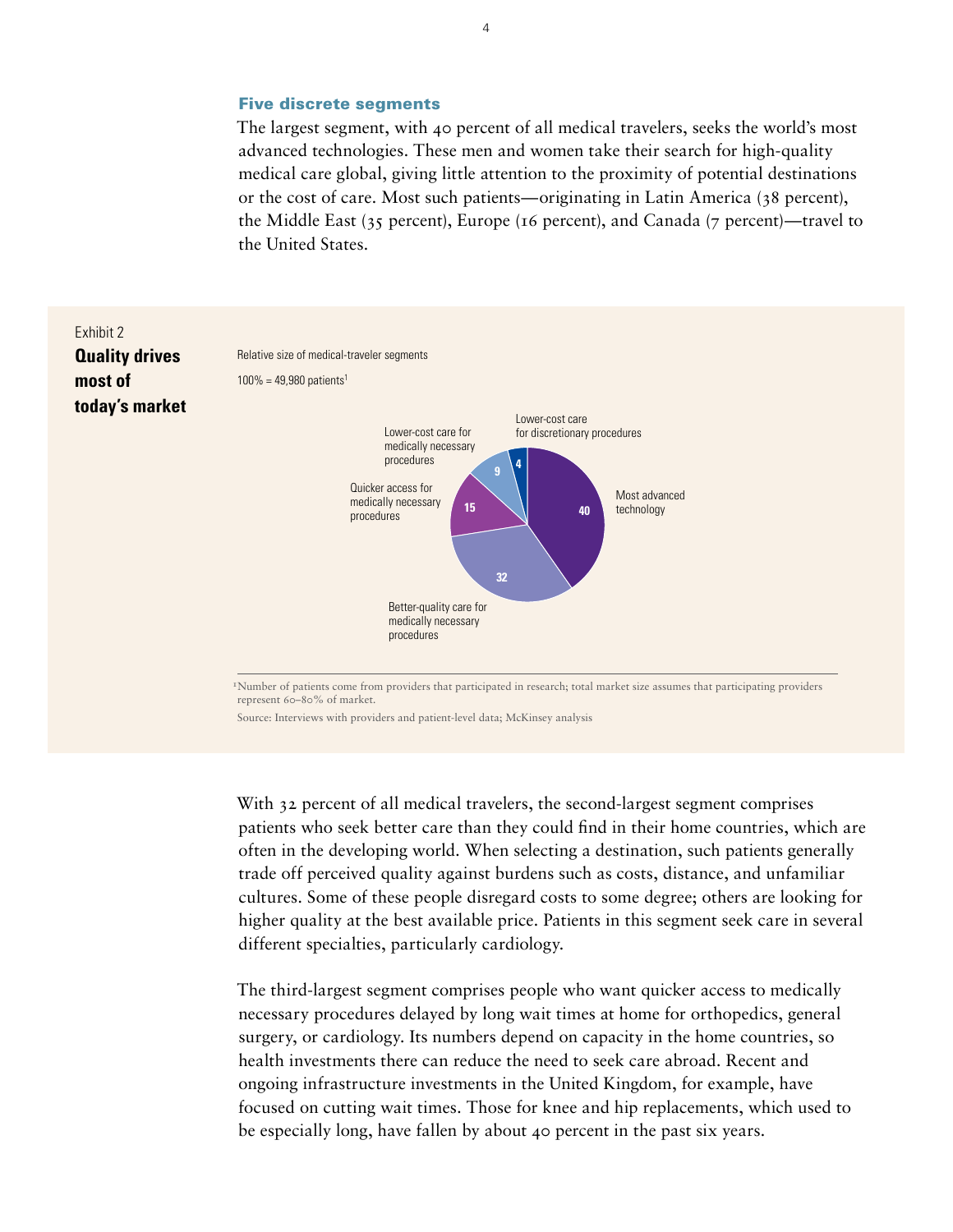While only 9 percent of the travelers seek lower costs for medically necessary procedures, this segment has the greatest potential for growth. Since the price of treatment varies greatly around the world, patients can save significant amounts, depending on the procedure. An aortic valve replacement costs more than \$100,000 in the United States, for instance, but about \$38,000 at a provider in Latin America, and only \$12,000 at a provider in Asia. US patients make up 99 percent of the people in this group. In 30 percent of all cases, patients are traveling for orthopedic care, and in 16 percent, for general surgery.

Patients seeking lower costs for discretionary procedures, such as breast augmentation and reduction, abdominoplasty/liposuction, or rhinoplasty, come mostly from developed markets, particularly the United States. This segment, whose expansion correlates with growth in GDP and discretionary incomes, is the most fragmented: patients travel to many smaller, specialized providers rather than to large, multispecialty hospitals.<sup>2</sup>

# Medical travelers are highly satisfied with care

Medical travel is a truly global phenomenon: the patients, evenly split between people in high- and low-GDP countries,<sup>3</sup> come from and receive treatment in every continent. In our sample, patients from Africa, Asia, Europe, the Middle East, and North America sought care abroad in at least three continents.

3 We defined the threshold between low- and high-GDP countries at a GDP of \$25,000 (purchasing-power-parity) per capita.



Source: Interviews with providers and patient-level data; McKinsey analysis

<sup>&</sup>lt;sup>2</sup>Our research focused on institutions, so this segment may be larger than our study indicates.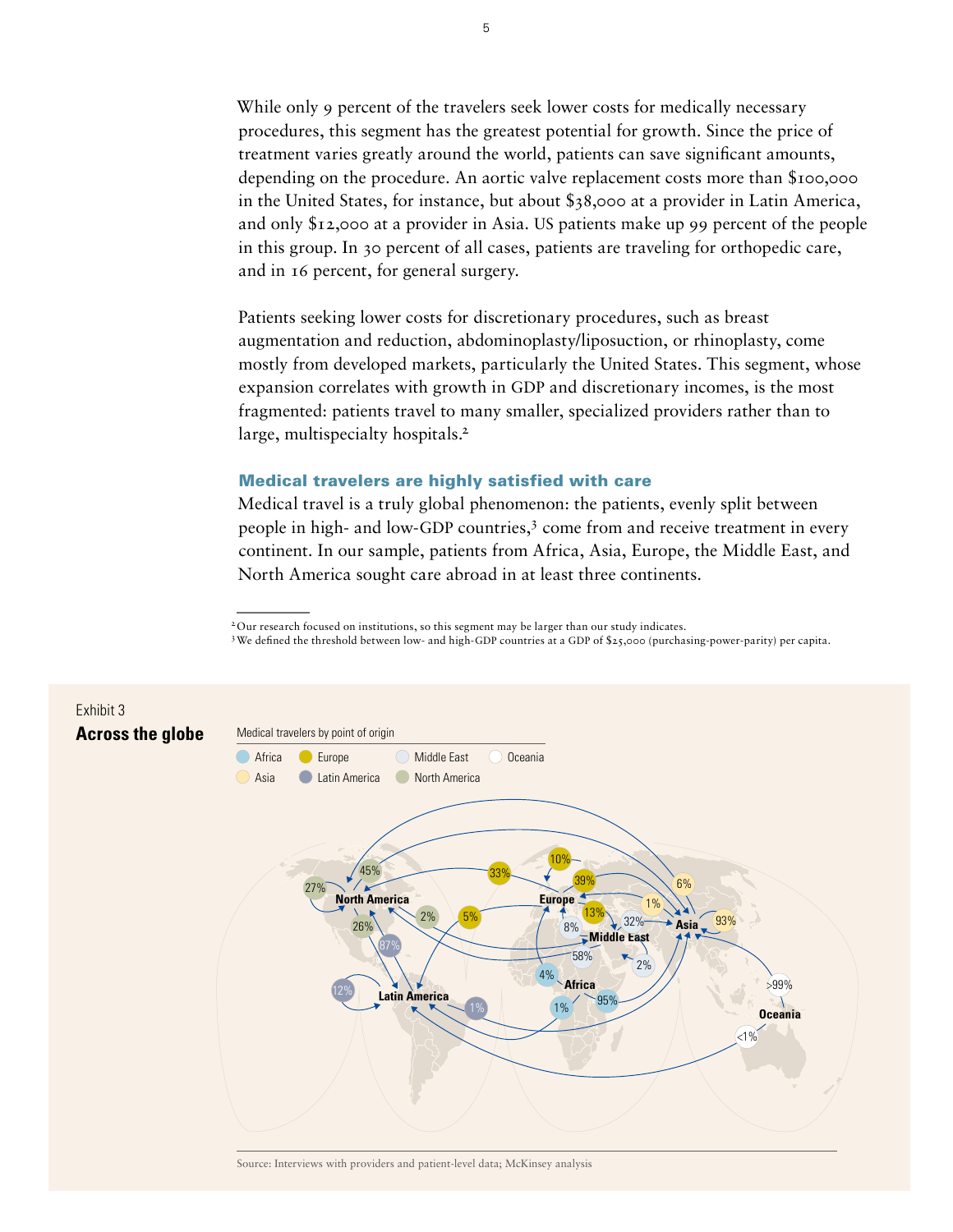We interviewed patients who had traveled to the emerging world for medical treatment and found them largely satisfied with the care they received. Accreditation from the Joint Commission International (JCI), a not-for-profit, US-based organization that establishes standards and inspects providers who voluntarily agree to be assessed, appears to serve as an effective proxy of quality for providers. The providers themselves, however, are divided about whether the JCI accreditation process made their patients more confident about the quality of their services. Nearly every provider we visited had received this form of accreditation.

#### Much potential for growth

The medical-travel market is significantly smaller now than it could be in the longer term. Major barriers include the inability of providers in medical-travel destinations to enter the networks of the developed markets' payors, a lack of transparent worldwide data on the quality of health care, the inconvenience of travel, and the desire to undergo medical procedures in familiar settings.

Given the price differences between procedures in the United States and in developing markets, it might seem that US payors stand to gain substantially by including treatment abroad in their coverage. But the US market and competitive dynamics are not so simple. Continuity of care is a major consideration for patients suffering from chronic disease, and it's not clear how well a multinational approach to the delivery of care could address this issue. Besides, many procedures require follow-up treatment or additional operations, which should optimally be performed by the original surgeon. Furthermore, the unit cost of hospital care in the United States depends highly on the volume and overall capacity utilization of a facility. If 10 percent of the eligible procedures in a hospital were performed abroad, the fixed costs of delivering its services might be absorbed by the remaining procedures—and therefore by the same payors that actually seek to lower their *overall* costs.

What's more, though medical travel may offer superior value for elective surgical admissions—20 percent, or 8 million cases, of US inpatient admissions in 2007—the actual market will be significantly smaller, since payors and patients probably won't pursue overseas options in break-even or minimally profitable situations. The required savings for patients are likely to be more than \$10,000 a case, the threshold reported by today's uninsured US medical travelers. If payors covered medical travel, the potential US market would probably range from 500,000 to 700,000 patients a year, compared with 5,000 to 10,000 today. The savings might be on the order of \$20 billion.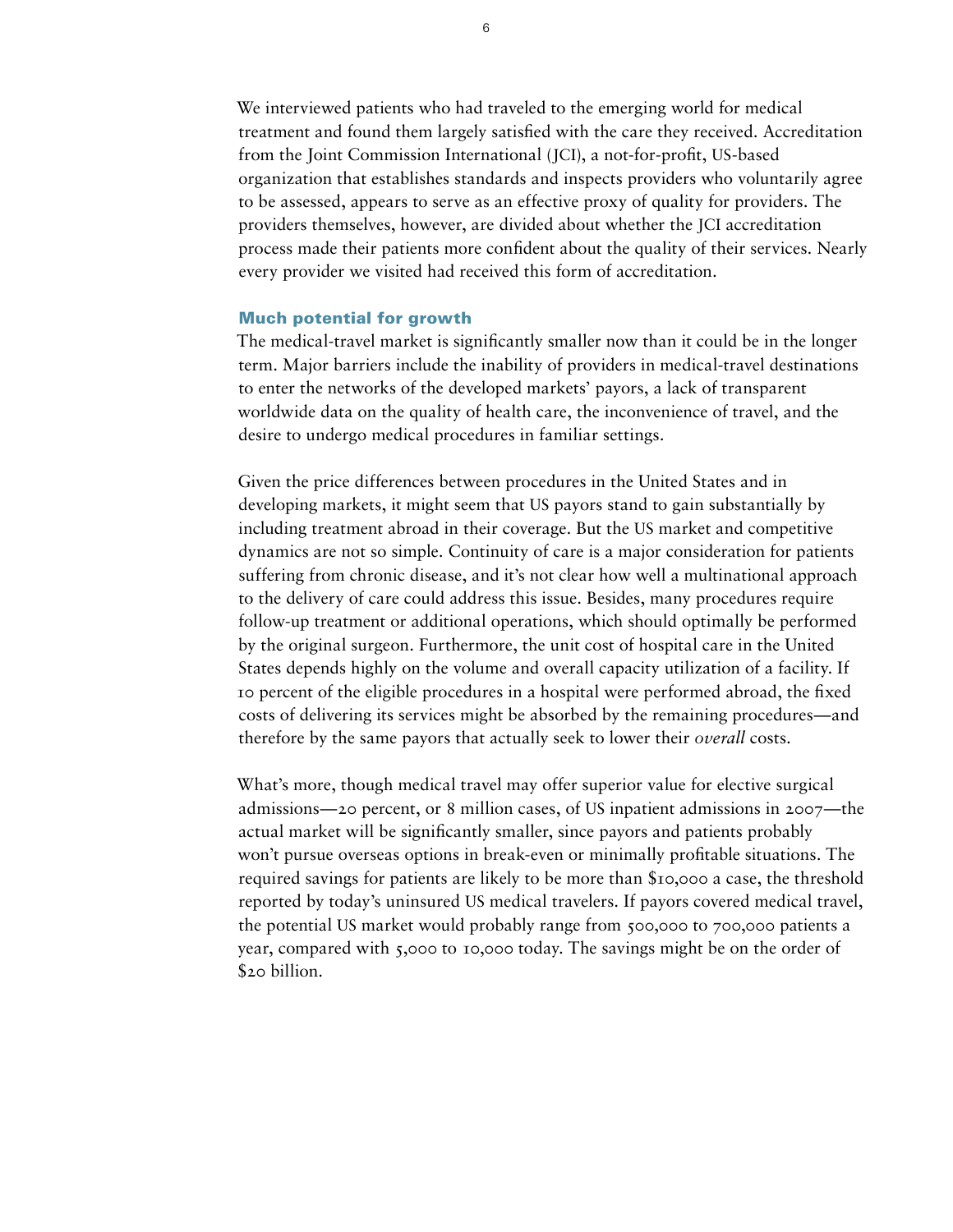

<sup>1</sup>Based on DRG-level analyses (DRG = diagnosis-related group).

<sup>2</sup>After costs for travel and lodging; estimated at \$7,700 per case based on travel costs for patient and companion and two-bedroom suite in five-star hotel for average length of stay  $(7 \text{ days})$  plus  $7 \text{ days}$  for recuperation. 3Assumes Medicaid pricing is ~90% of Medicare fees.

Exhibit 4

 Source: Healthcare Cost and Utilization Project (HCUP) Nationwide Inpatient Sample; Kaiser Family Foundation; Milliman payor claims data; Zuckerman et al, "Trends: Changes in Medicaid Physician Fees 1998–2003: Implications for Physician Participation," *Health Affairs*, June 23, 2004; McKinsey analysis

Other issues include the willingness to travel abroad, as well as how to give patients an incentive for doing so and to increase their awareness of medical travel in the first place. These problems would have to be addressed in parallel for this market to realize its full potential.

The medical travelers we interviewed were uniformly quite satisfied with their experience. They wouldn't hesitate to go abroad for care should they need it again and would strongly recommend that friends and family members do so as well. Some patients and family members were so pleased with what they perceived as the quality of care that they said they would seriously consider traveling abroad to get better care even if care were accessible and quickly available in their developed home countries.

# Geopolitical events can quickly impact patient flows

The providers we studied recognize that events driving the global economy at large (such as changing currency values) can affect their value proposition and flows of medical travel. This market is also particularly susceptible to geopolitical events and acts of nature that could influence the willingness of patients to visit a given country—or their ability to do so.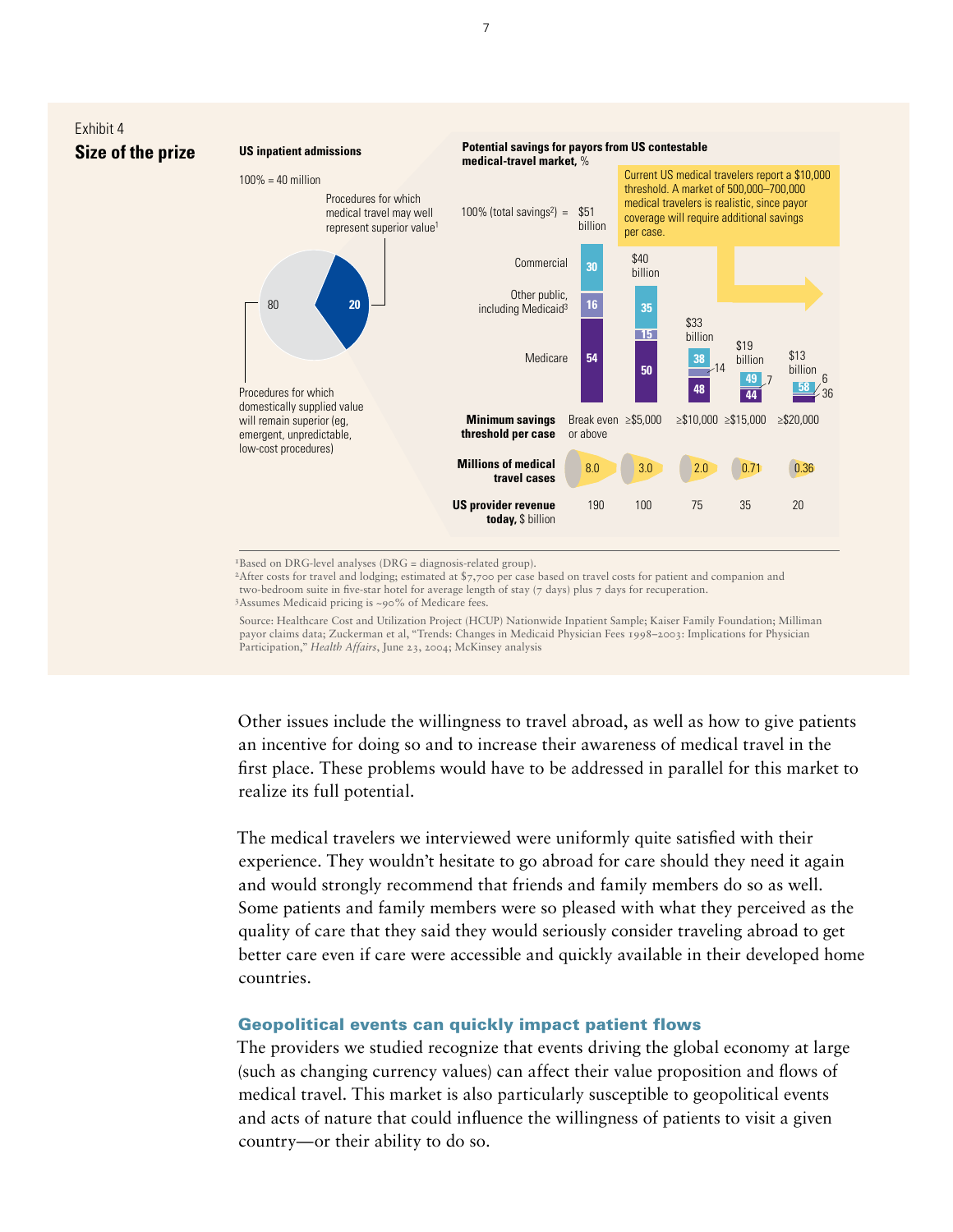The events of September 11, 2001, for example, drastically reduced the number of Middle Eastern patients admitted to US facilities for care. In 2001, 44 percent of the medical travelers from one country in the Middle East went to the United States for care; by 2003, only 8 percent did so, because many travelers and their companions had difficulty obtaining US visas. Although the numbers have since bounced back to their pre-9/11 levels, the market took six years to adjust. In another major medical provider we studied, political instability led to a 33 percent decrease in medical travel. **Medical travel**  $\mathcal{G}$  include the vents can influence a patient  $\mathcal{G}$  will be contributed to the certain countries.



1Sept 11, 2001, attacks on World Trade Center and Pentagon; patients and companions seeking care in United States faced increased processing tme for approval to enter country.

 $^{2}$ From 2001 to 2004, Germany's share grew to 34%, from 17%; reports indicate that number of patients going to United States in 2007 has returned to pre-9/11 levels.

Source: Interviews with providers and patient-level data; McKinsey analysis

Changes in national health care policy—such as investments in health care infrastructure or insurance coverage levels—in the major originator nations can also change the medical-travel market significantly. Spending on health service capacity or quality, for example, may make it less necessary for patients to travel abroad in search of higher-quality care or reduced wait times. In Oman, government-funded medical travel for oncology fell by 92 percent from 2004 to 2005 after an oncology center opened. In Abu Dhabi, government-funded medical travel for cardiology decreased by 55 percent from 2004 to 2006 after a cardiac-surgery team with significant international experience set up shop in the emirate.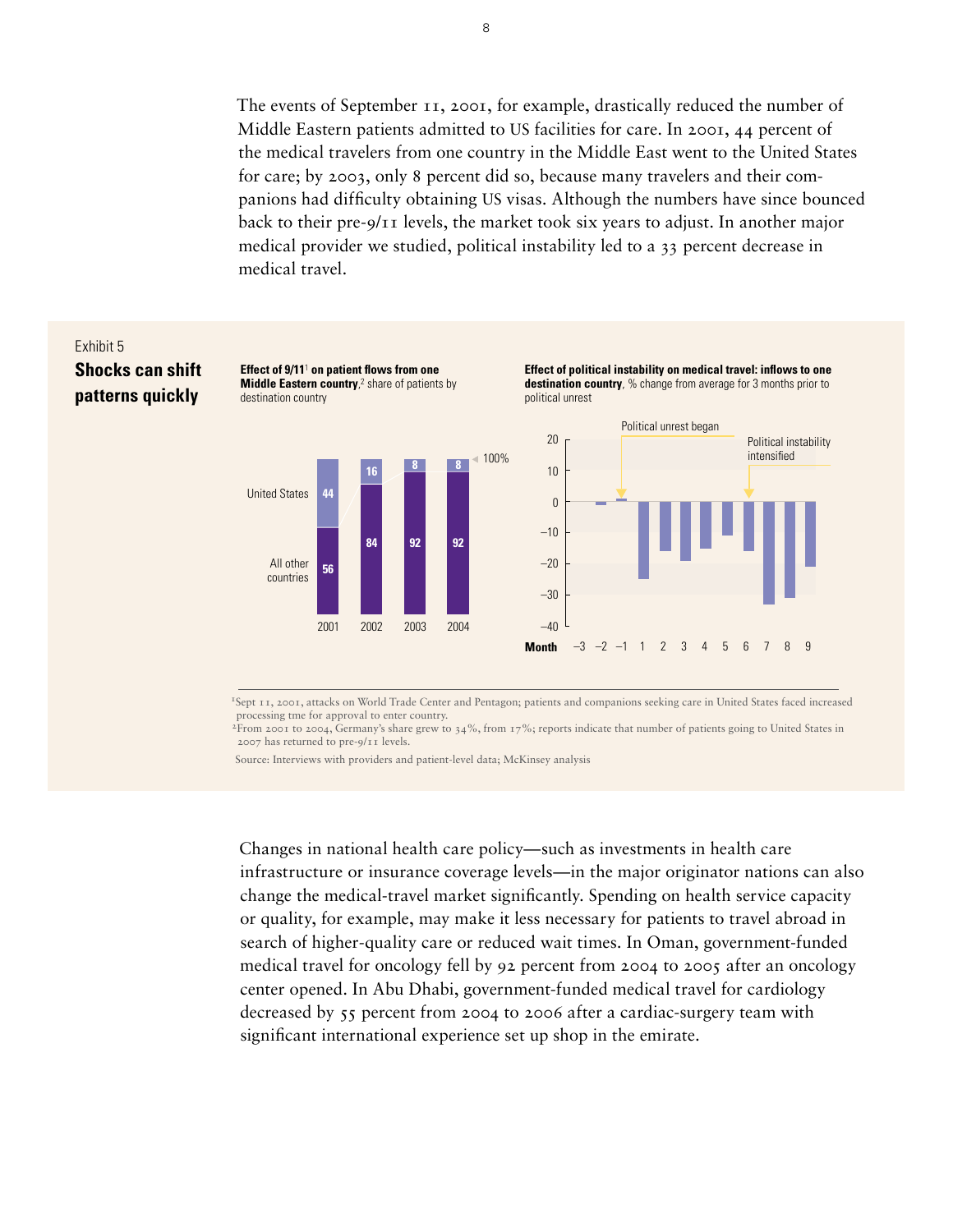### Successful providers have clear strategies

Top provider destinations can offer treatment at a cost compatible with its perceived value, focusing on one or more patient segments, regionally or globally. Providers should consider and shape the quality of the variables they largely control, such as their local and international reputation, the credentials of their physicians, the outcome of treatment, and even the maintenance of infrastructure. Nonetheless, they must recognize that the perceptions of patients are heavily influenced by the provider's location—for example, the country's economic-development level, which can affect perceptions of safety and ease of transportation, and its reputation in a patient's country of origin. Providers in any country should also assess its general relationship with foreigners, its attractiveness as a tourist destination, and its cultural affinity with the home countries of potential patients.

Medical travelers either approach providers directly for information on physicians, the price of procedures, and logistics, or they work with intermediaries. As a liaison between a potential patient and providers, intermediaries typically collect from them a percentage (up to 20 percent) of the price of the treatment. Patients often find providers and intermediaries on the Internet after seeing news reports on medical travel or hearing about it by word of mouth. The phrase that patients type into the initial search field often influences which provider or intermediary they choose.

Successful providers offer services, such as translators and airport pickups, to ease patient worries, from travel hassles to cultural disconnects. In particular, successful providers reassure patients by giving them access to physicians ahead of time. Many medical travelers know more about their doctors overseas than about their doctors at home: they have the physician's CV in hand, have spoken with the physician, and receive assurances that during their stay they'll have 24-hour access to personal care from the physician.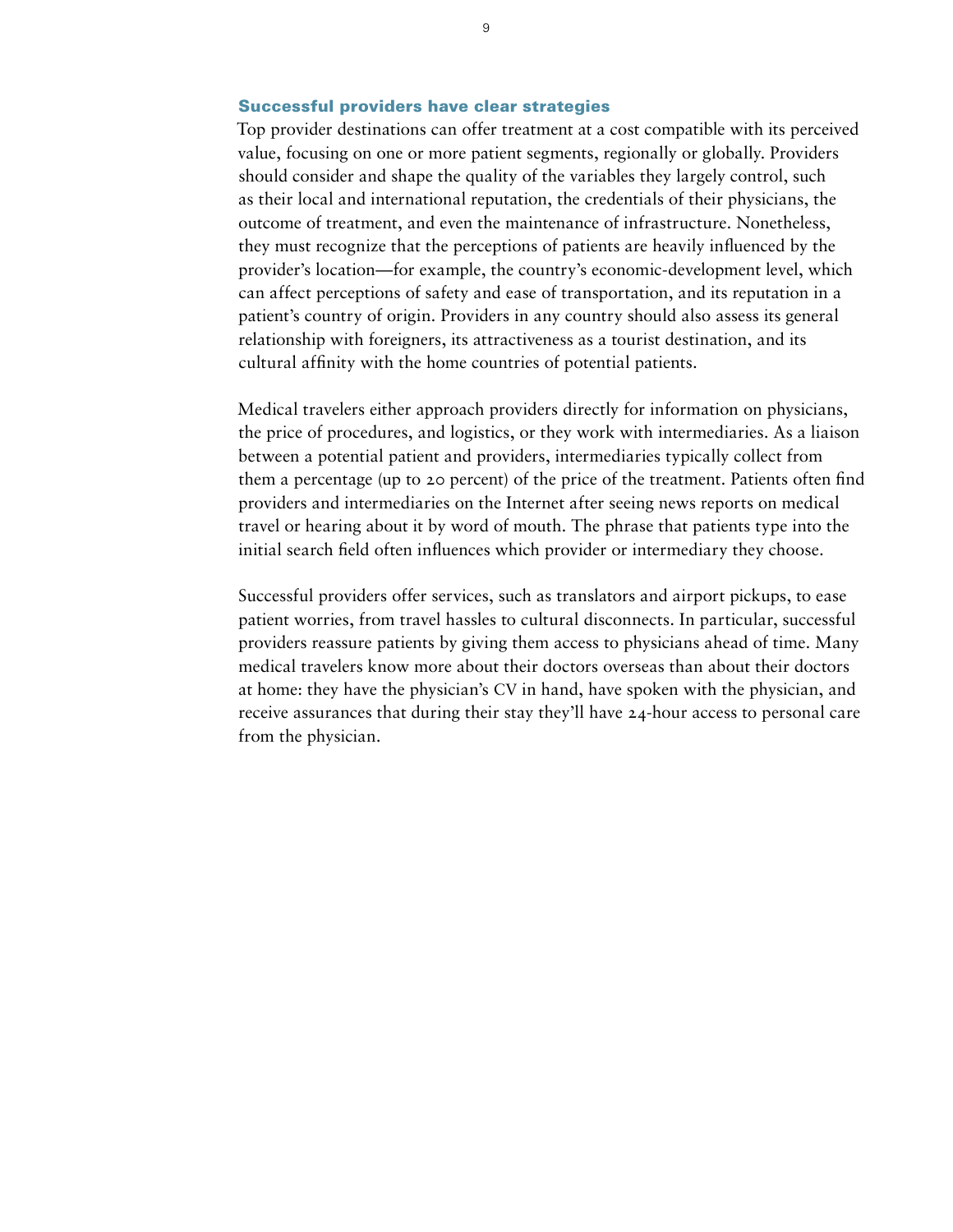

The more advanced providers have systems and processes to accommodate the special demands and idiosyncrasies of medical travelers. Some patients seeking quality care abroad, for example, arrive ready to pay in cash. The normal delays associated with billing won't do for these travelers—the provider must be able to expedite billing and track its progress so that patients can pay before leaving.

To some extent, the services of intermediaries and providers overlap, but providers have already shown that they can build reputations and generate traffic by themselves. Intermediaries must therefore specialize and define a value proposition to avoid the fate of traditional travel agencies.

# Implications for players in the medical-travel market

Commercial and government payors in developed markets stand to capture significant cost savings by offshoring elective surgical care. Rising US health care costs could translate into substantial payoffs for commercial payors that accommodate medical travel and for the federal Medicare program.

To establish the feasibility of medical-travel products, however, payors must first answer some basic questions. These include how to evaluate foreign medical providers, to encourage beneficiaries to choose them, to control the potential community backlash, and to manage medical-travel malpractice exposure and follow-up treatment.